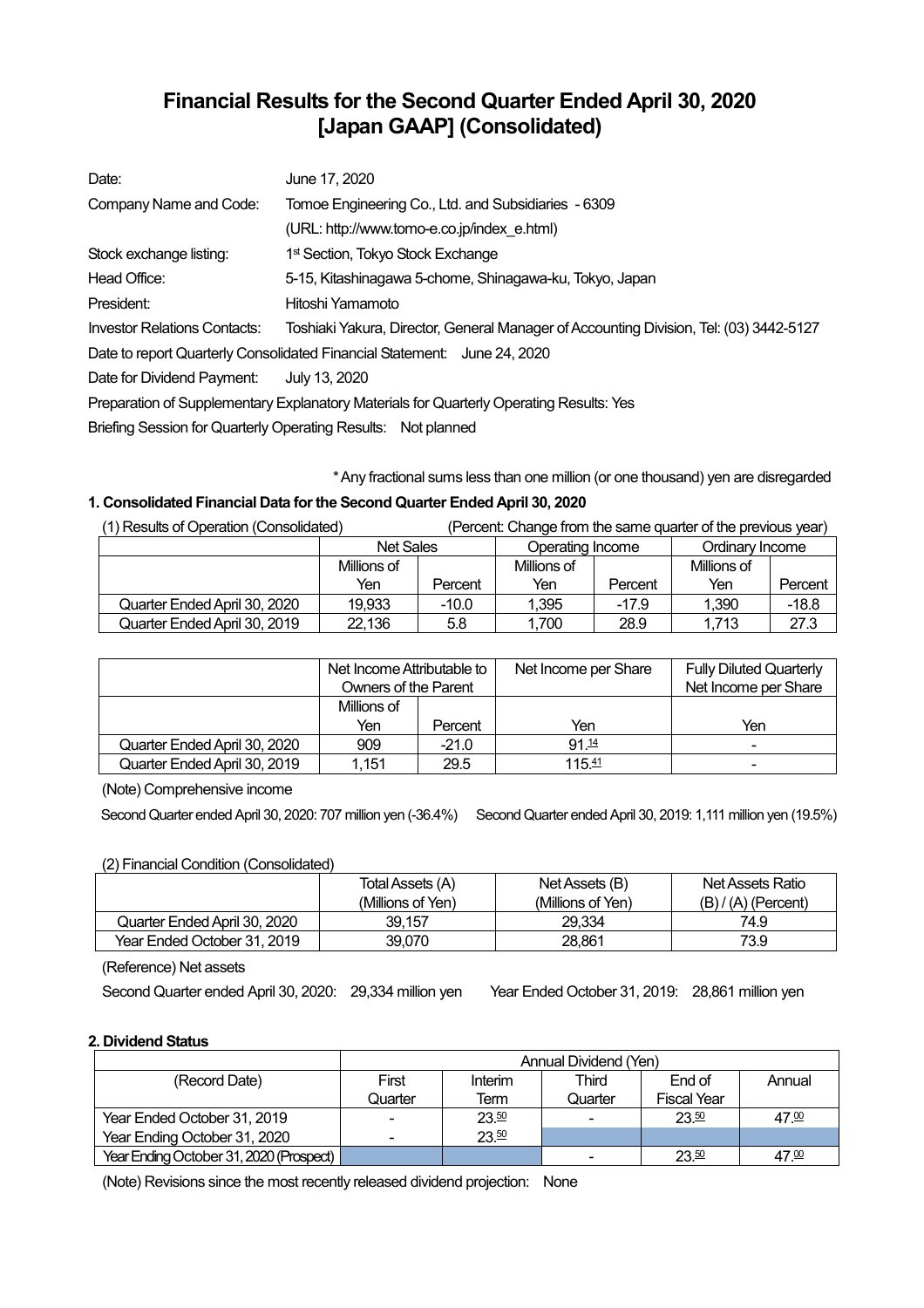#### **3. Forecast for Earnings forthe Year Ending October 31, 2020 (Consolidated)**

(Percent change from the previous Full Business Year)

|                              | Net Sales         |              | Operating Income  |           | Ordinarv Income   |           |
|------------------------------|-------------------|--------------|-------------------|-----------|-------------------|-----------|
|                              | (Millions of Yen) | (Percent)    | (Millions of Yen) | (Percent) | (Millions of Yen) | (Percent, |
| <b>Full Business</b><br>Year | 40.900            | - 1<br>-1. . | .980              | -16.7     | 1.980             | - 1       |

|                           | Net Income Attributable to      |  | Net Income per Share |
|---------------------------|---------------------------------|--|----------------------|
|                           | Owners of the Parent            |  |                      |
|                           | (Millions of Yen) $ $ (Percent) |  | Yen                  |
| <b>Full Business Year</b> | 1.280<br>$-18.4$                |  | 128 <sup>28</sup>    |

(Note) Revisions since the most recently released dividend projection: None

#### **Notes**

(1) Significant changes in subsidiaries during this period (changes in specific subsidiaries involving changes in the scope of consolidation): None

Number of new subsidiaries: (Company names):

Number of eliminated subsidiaries: (Company names):

(2)Adoption of the specific accounting method to create quarterly consolidated financial statements: None

(3) Changes in accounting policies, accounting estimates, and retrospective restatements.

1) Change in accounting policies due to revision of accounting standard: None

- 2) Other changes than the above 1): None
- 3) Change in accounting estimates: None
- 4) Retrospective restatements: None

### (4) Number of outstanding shares (Common stock)

| 1) Number of outstanding shares as of quarter-end and year-end (including treasury stocks) |                                        |  |  |  |  |
|--------------------------------------------------------------------------------------------|----------------------------------------|--|--|--|--|
| At April 30, 2020: 10,533,200 shares                                                       | At October 31, 2019: 10,533,200 shares |  |  |  |  |
| 2) Number of treasury stocks as of quarter-end and year-end                                |                                        |  |  |  |  |
| At April 30, 2020: 554,861 shares                                                          | At October 31, 2019: 554,861 shares    |  |  |  |  |
| 3) Number of average shares (accumulated quarterly total)                                  |                                        |  |  |  |  |
| At April 30, 2020: 9,978,339 shares                                                        | At April 30, 2019: 9,978,339 shares    |  |  |  |  |

\*The quarterly earnings report is exempt from the quarterly review by certified public accountant or audit firm.

\*Explanations for appropriate use of the earnings forecast and other special instructions

The forward-looking statements such as a forecast of our financial results described herein are based on the information currently available to us and certain assumptions that we believe are reasonable. Actual results could differ materially due to various factors.

Please refer to the Financial Results for the Quarter (Attachments) on page 4, (3) [Analysis of Future Forecast on Quarterly Consolidated Earnings Forecast] of 1. [Qualitative Information on Quarterly Consolidated Operating Results] for the operating results forecast.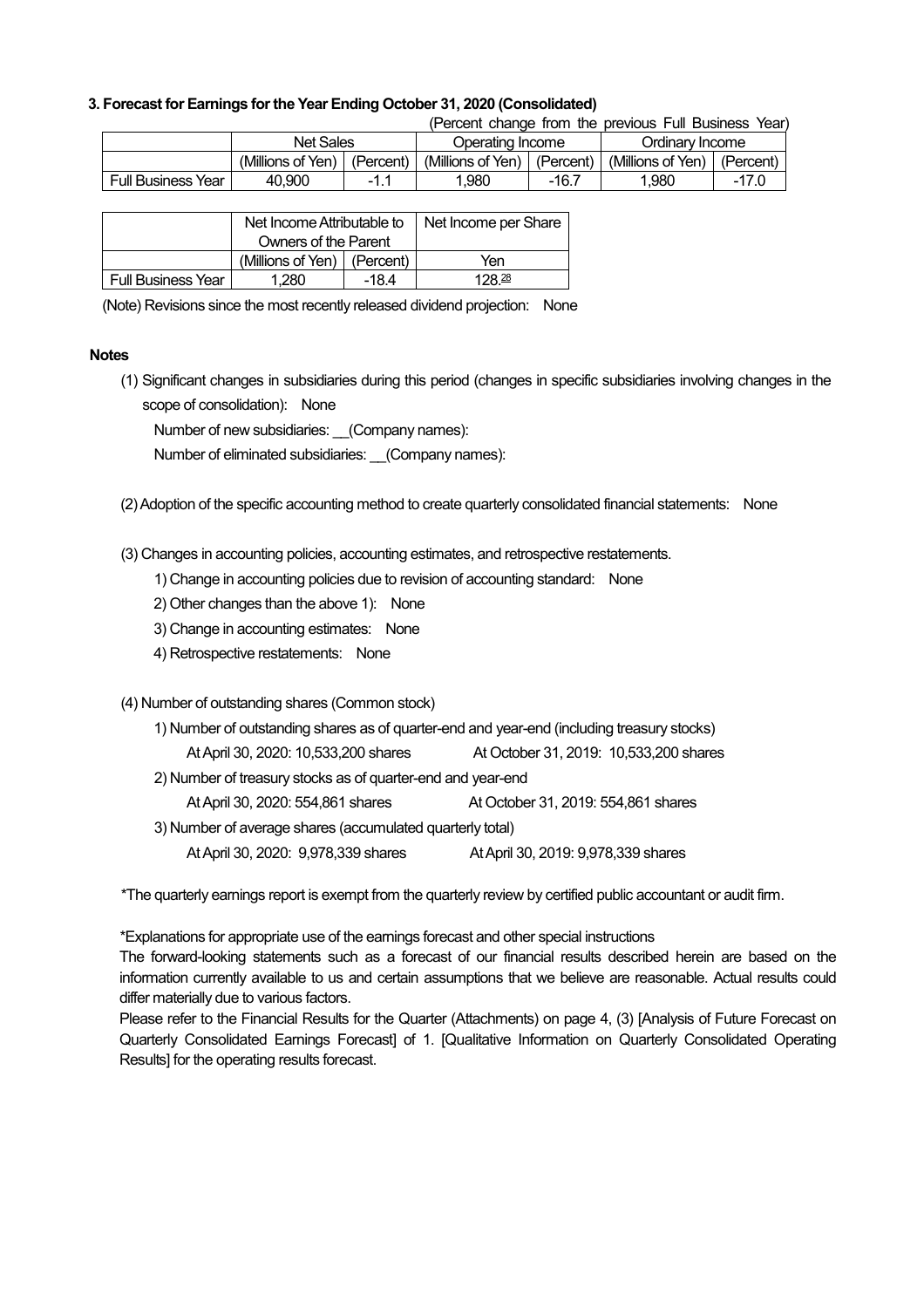## **Table of Contents (Supporting Data)**

| (1) |                                                                                                |  |
|-----|------------------------------------------------------------------------------------------------|--|
| (2) |                                                                                                |  |
| (3) |                                                                                                |  |
|     |                                                                                                |  |
| (1) |                                                                                                |  |
| (2) | Quarterly Consolidated Statement of Income & Quarterly Consolidated Statement of Comprehensive |  |
|     |                                                                                                |  |
|     |                                                                                                |  |
|     |                                                                                                |  |
| (3) |                                                                                                |  |
| (4) |                                                                                                |  |
|     |                                                                                                |  |
|     |                                                                                                |  |
|     |                                                                                                |  |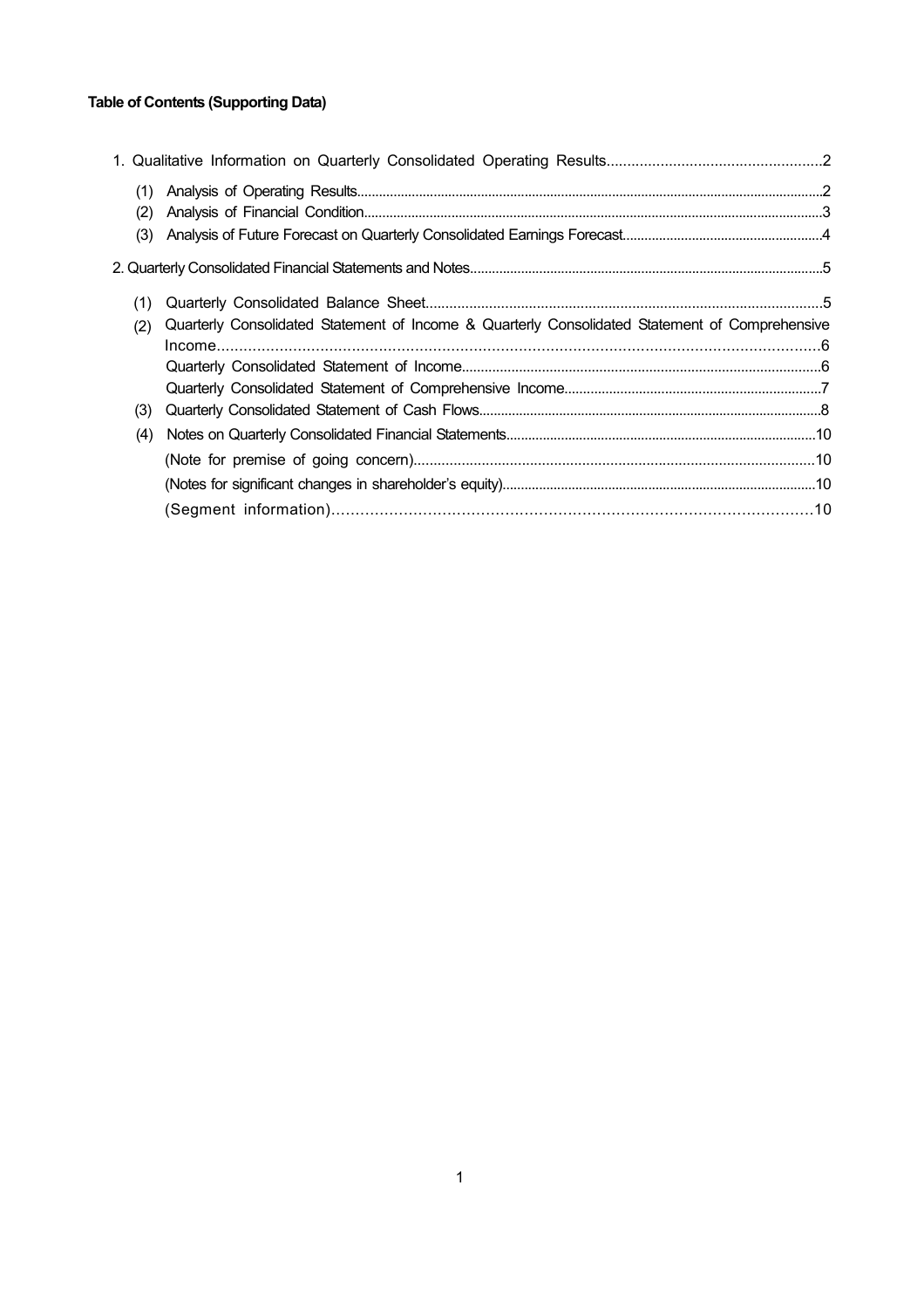## **1. Qualitative Information on Quarterly Consolidated Operating Results**

### **(1) Analysis of Operating Results**

During the second quarter consolidated year-to-date period, Japan's economy suffered negative growth because of lower demand, primarily in personal consumption, capital investment, and exports, all of which were affected by the rising number of coronavirus infections. The global economy has deteriorated rapidly as well, against the backdrop of the pandemic's spread from China to Europe and the United States and concomitant constraints on economic activity.

Given these circumstances, net sales for the Tomoe Engineering Group for the consolidated second quarter decreased 10.0% from the same period last year to 19,933 million yen because of decreasing sales in both the Machinery & Equipment Business and Chemical Products Business. From the earnings aspect, operating income was 1,395 million yen, 17.9% down from the same period last year because of lower profit in the Machinery & Equipment Businesses, while ordinary income came to 1,390 million yen, 18.8% down from the same period last year. Net income attributable to owners of the parent was 909 million yen, 21.0% down from the same period last year.

#### Operating results by segment were as follows.

#### (Machinery & Equipment Business)

In the Machinery & Equipment Business, consolidated net sales for the year-to-date period were 5,441 million yen, 17.9% down from the same period last year. Despite growth in net sales of machinery, equipment and construction works for domestic public sector demand based on receipt of orders for large-scale projects, and higher net sales of machinery, equipment and construction works for domestic private sector demand that was concentrated in the chemical industry, foods, and semiconductors, overseas net sales of machinery, equipment and construction works exhibited a reactionary drop from the large-scale projects for China, Southeast Asia, and Europe and the United States that drove growth in the same period last year, while sales of components and repair services for overseas markets and for domestic public sector demand declined as well, pulling total net sales lower.

|                |                           |           |                                        |                                      | (Millions of Yen) |
|----------------|---------------------------|-----------|----------------------------------------|--------------------------------------|-------------------|
|                | Product<br>classification | Machinery | Equipment and<br>construction<br>works | Components<br>and repair<br>services | <b>TOTAL</b>      |
|                | April, 2020               | 394       | 801                                    | 1,776                                | 2,972             |
| Public sector  | April, 2019               | 232       | 342                                    | 2,078                                | 2,652             |
|                | % change                  | 69.5%     | 134.4%                                 | $-14.5%$                             | 12.1%             |
|                | April, 2020               | 398       | 120                                    | 944                                  | 1,464             |
| Private sector | April, 2019               | 253       | 90                                     | 1,040                                | 1,385             |
|                | % change                  | 57.1%     | 33.7%                                  | $-9.2%$                              | 5.7%              |
|                | April, 2020               | 135       | 0                                      | 868                                  | 1,004             |
| Overseas       | April, 2019               | 1,250     | 34                                     | 1,305                                | 2,591             |
| markets        | % change                  | $-89.1%$  |                                        | $-33.5%$                             | $-61.2%$          |
|                | April, 2020               | 929       | 922                                    | 3,590                                | 5,441             |
| <b>TOTAL</b>   | April, 2019               | 1,737     | 467                                    | 4,424                                | 6,629             |
|                | % change                  | -46.5%    | 97.4%                                  | $-18.9%$                             | $-17.9%$          |

With respect to earnings during the period, operating income was 604 million yen, 36.1% down from the same period one year earlier, reflecting the decline in gross margin that resulted from lower net sales.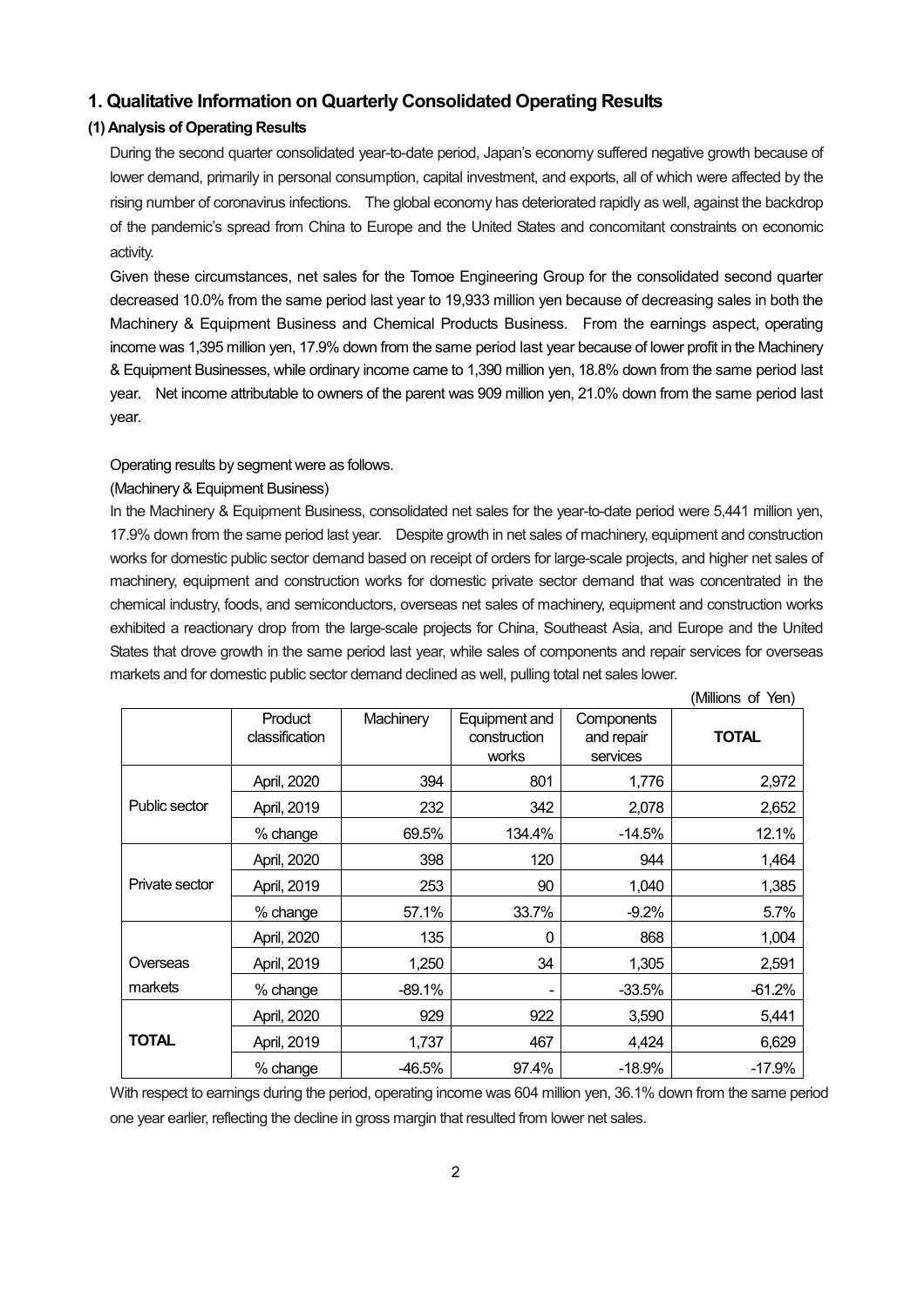#### (Chemical Products Business)

In the Chemical Products Business, net sales of transport materials for semiconductor manufacturing applications in the electronic materials sector increased, but on the other hand net sales of materials for motor vehicles, housing and construction applications in the industrial materials sector, resin and products for domestic and overseas markets in the synthetic resin sector, and materials for semiconductor manufacturing devices in the advanced materials sector decreased, all of which were affected by the rising number of coronavirus infections. As a result, net sales for consolidated second quarter year-to-date period were 14,491 million yen, 6.5% down from the same period last year.

|                                 |             |             | (Millions of Yen) |
|---------------------------------|-------------|-------------|-------------------|
|                                 | April, 2019 | April, 2020 | % change          |
| Synthetic resin sector          | 3,823       | 3,529       | $-7.7%$           |
| Industrial materials sector     | 4,975       | 4,209       | $-15.4%$          |
| Chemical products sector        | 3,118       | 3,144       | 0.8%              |
| Advanced materials sector       | 1,684       | 1,603       | $-4.8%$           |
| Electronic materials sector     | 1,720       | 1,870       | 8.7%              |
| Other products (foreign liquor) | 184         | 133         | $-27.2%$          |
| Total                           | 15,507      | 14.491      | $-6.5%$           |

With respect to earnings, operating income was 791 million yen, 4.9% up from the same period of the prior year, because of improved gross-profit margin and decreased selling costs.

#### **(2) Analysis of Financial Condition**

#### **[1] Assets, Liabilities, and Net Assets**

Total assets as of the end of the consolidated second quarter under review were 39,157 million yen, increased by 86 million yen from the end of the previous consolidated fiscal year. This mainly reflected decreased notes and accounts receivable–trade, and cash and deposits, and increased electronically recorded monetary claims, and raw materials and supplies.

Liabilities were 9,823 million yen, decreased by 385 million yen from the end of the previous consolidated fiscal year, mainly because of increased electronically recorded monetary debt, and advances received, and decreased notes and accounts payable-trade, and provision for bonuses.

Net assets stood at 29,334 million yen, increased by 472 million from the end of the previous consolidated fiscal year. This mainly reflected a decrease in valuation difference on available-for-sale securities, and an increase in retained earnings recorded under quarterly net income attributable to owners of the parent.

As a result of the above changes, the equity ratio at the end of the consolidated second quarter under review stood at 74.9%, increased by 1.0 point from 73.9% at the end of the previous consolidated fiscal year.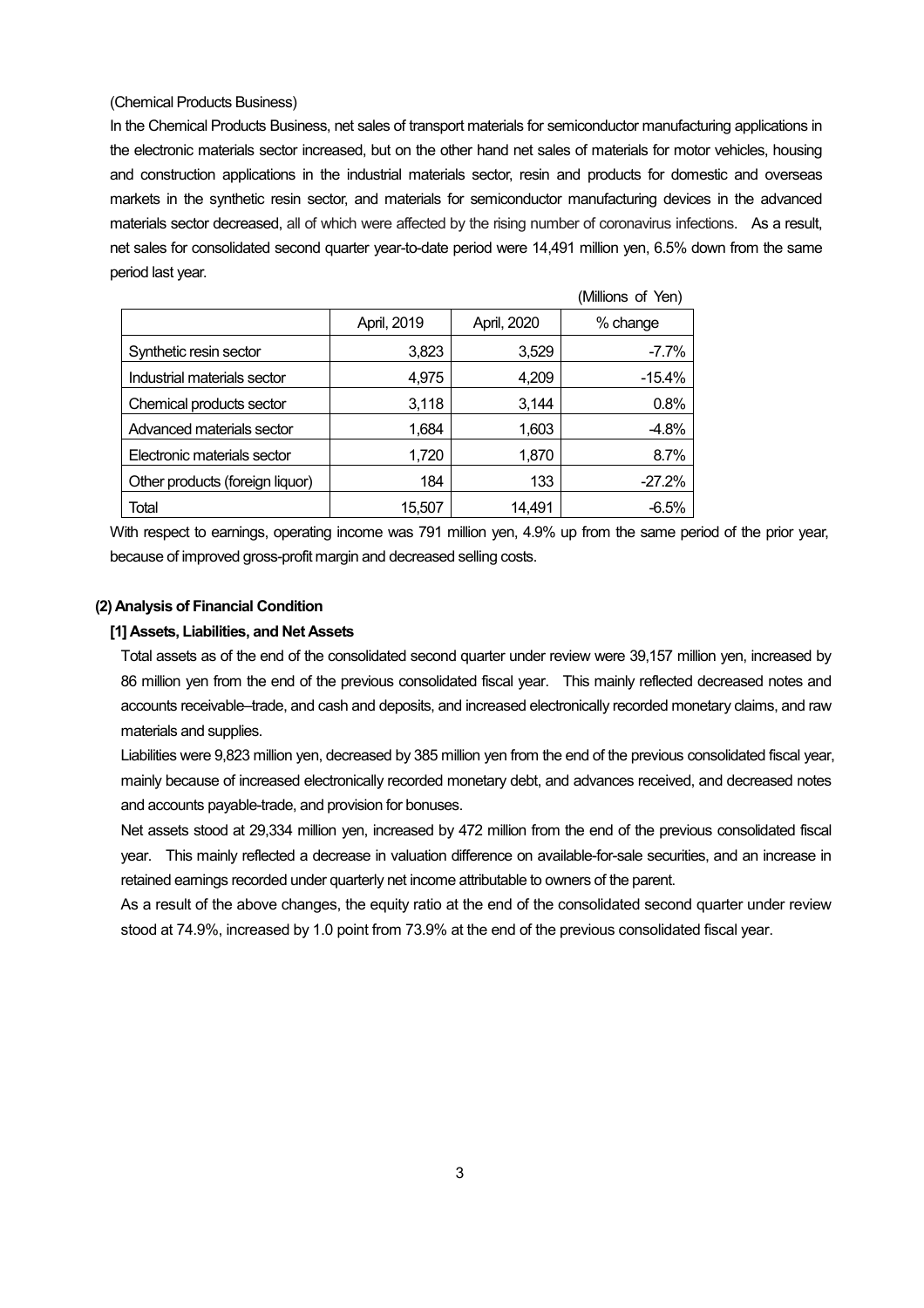#### **[2] Cash Flow Status**

Cash and cash equivalents ("cash") as of the end of the consolidated second quarter under review decreased by 4,395 million yen from the end of the previous consolidated fiscal year to 7,752 million yen, despite positive cash flow provided by operating activities, reflecting expenditures for both investment and financing activities. The status of each consolidated cash flow and their factors during the second quarter are as follows:

#### (Net Cash Provided by (Used in) Operating Activities)

Net cash provided by operating activities during the consolidated second quarter under review totaled 157 million yen. Inventory increased by 737 million yen, payment of income taxes and provision for bonuses decreased by 486 million yen and 330 million yen respectively, and income before income taxes and advances received increased by 1,388 million yen and by 332 million yen respectively. Net cash provided by operating activities decreased by 1,808 million yen compared to 1,965 million yen provided for the same consolidated quarter year-to-date period of the previous year.

#### (Net Cash Provided by (Used in) Investing Activities)

Net cash used by investing activities during the consolidated second quarter under review reflected expenditures totaling 4,320 million yen. This reflected a difference of 4,000 million yen between deposits and disbursements to time deposits. Net cash used by investing activities increased by 1,083 million yen compared to 3,237 million yen used for the same consolidated quarter year-to-date period of the previous year.

(Net Cash Provided by (Used in) Financing Activities)

The decrease in cash as a result of financing activities during the consolidated second quarter under review came to 234 million yen. This reflected the payment of cash dividends of 234 million yen. Net cash used in investing activities decreased by 9 million yen compare to 244 million yen used for the same consolidated quarter year-to-date period of the previous year.

#### (3) Analysis of Future Forecast on Quarterly Consolidated Earnings Forecast

There are no revisions to the consolidated earnings forecast figures for the fiscal year ending October 31, 2020 that were announced in the "Notice on changes in earnings forecast" released on June 12, 2020.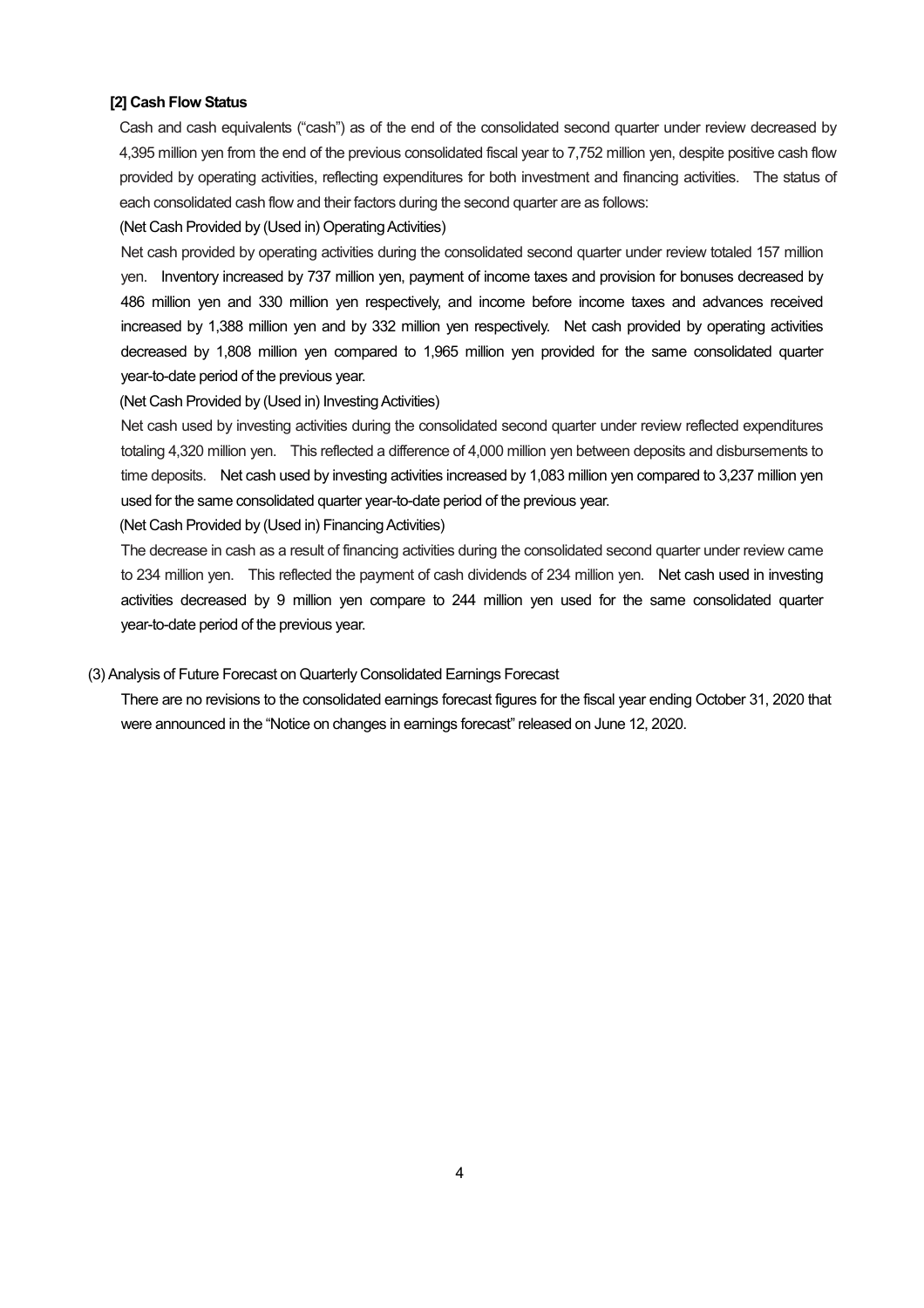## **2. Quarterly Consolidated Financial Statements and Notes**

**(1) Quarterly Consolidated Balance Sheet (Second Quarter)**

|                                                | (Thousands of Yen)          |                              |
|------------------------------------------------|-----------------------------|------------------------------|
|                                                | <b>End of Previous Year</b> | <b>End of Second Quarter</b> |
| <b>Assets</b>                                  | (October. 31, 2019)         | (April 30, 2020)             |
| <b>Current Assets</b>                          |                             |                              |
| Cash and Deposits                              | 12,147,981                  | 11,752,808                   |
| Notes and Accounts Receivable-Trade            | 10,432,830                  | 9,829,541                    |
| <b>Electronically Recorded Monetary Claims</b> | 1,904,539                   | 2,576,224                    |
| Merchandise and Finished Goods                 | 3,242,217                   | 3,236,082                    |
| <b>Work in Process</b>                         | 1,200,360                   | 1,371,753                    |
| <b>Raw Materials and Supplies</b>              | 1,014,166                   | 1,584,490                    |
| <b>Others</b>                                  | 381,860                     | 323,893                      |
| <b>Allowance for Doubtful Accounts</b>         | $-63,652$                   | $-62,463$                    |
| <b>Total Current Assets</b>                    | 30,260,304                  | 30,612,331                   |
| <b>Noncurrent Assets</b>                       |                             |                              |
| Property, Plant and Equipment                  |                             |                              |
| <b>Buildings and Structures</b>                | 4,608,252                   | 4,571,695                    |
| <b>Accumulated Depreciation</b>                | $-1,954,347$                | $-1,957,654$                 |
| <b>Buildings and Structures, Net</b>           | 2,653,904                   | 2,614,040                    |
| Machinery, Equipment and Vehicles              | 3,771,107                   | 3,776,652                    |
| <b>Accumulated Depreciation</b>                | $-3,284,685$                | $-3,321,622$                 |
| Machinery, Equipment and Vehicles, Net         | 486,422                     | 455,030                      |
| Land                                           | 1,930,720                   | 1,930,778                    |
| Construction in progress                       | 123,271                     | 123,967                      |
| <b>Others</b>                                  | 1,036,746                   | 1,051,314                    |
| <b>Accumulated Depreciation</b>                | $-955,308$                  | $-944,631$                   |
| Others, Net                                    | 81,437                      | 106,682                      |
| <b>Total Property, Plant and Equipment</b>     | 5,275,756                   | 5,230,498                    |
| Intangible Assets                              | 129,094                     | 128,813                      |
| <b>Investments and Other Assets</b>            |                             |                              |
| <b>Investment Securities</b>                   | 1,393,589                   | 1,110,944                    |
| <b>Guarantee Deposits</b>                      | 349,795                     | 398,657                      |
| <b>Net Defined Benefit Assets</b>              | 1,588,079                   | 1,606,559                    |
| <b>Deferred Tax Assets</b>                     | 16,446                      | 11,550                       |
| <b>Others</b>                                  | 80,562                      | 81,504                       |
| Allowance for Doubtful Accounts                | $-22,681$                   | $-23,051$                    |
| <b>Total Investments and Other Assets</b>      | 3,405,791                   | 3,186,164                    |
| <b>Total Noncurrent Assets</b>                 | 8,810,642                   | 8,545,476                    |
| <b>Total Assets</b>                            | 39,070,946                  | 39, 157, 808                 |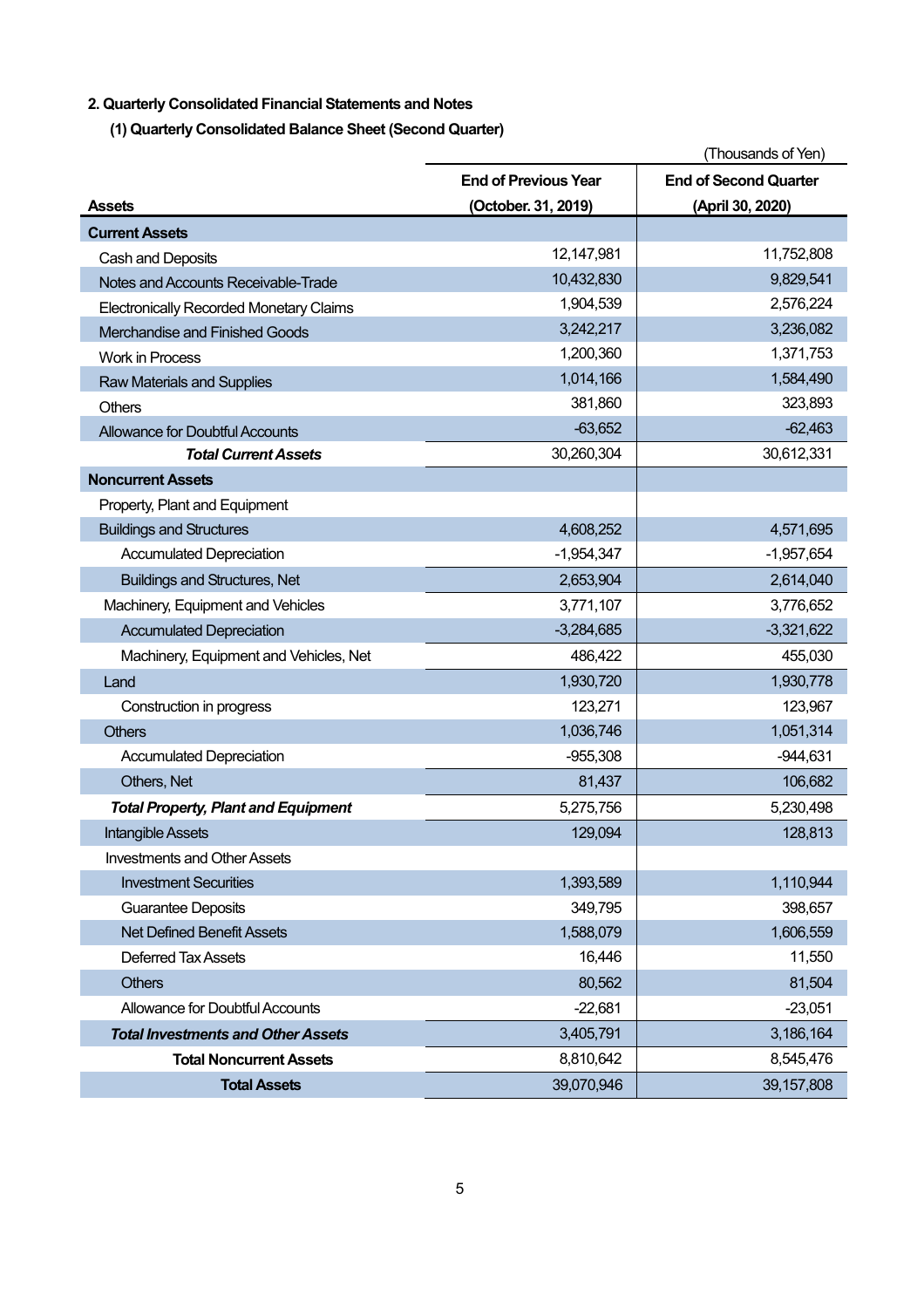|                                                                 | (Thousands of Yen)                                          |                  |  |
|-----------------------------------------------------------------|-------------------------------------------------------------|------------------|--|
|                                                                 | <b>End of Previous Year</b><br><b>End of Second Quarter</b> |                  |  |
| <b>Liabilities and Net Assets</b>                               | (October. 31, 2019)                                         | (April 30, 2020) |  |
| <b>Liabilities</b>                                              |                                                             |                  |  |
| <b>Current Liabilities</b>                                      |                                                             |                  |  |
| Notes and Accounts Payable-Trade                                | 4,165,190                                                   | 3,506,191        |  |
| <b>Electronically Recorded Monetary Debt</b>                    | 1,822,509                                                   | 2,403,407        |  |
| <b>Accounts Payable-Others</b>                                  | 821,503                                                     | 552,087          |  |
| Income Taxes Payable                                            | 430,816                                                     | 212,679          |  |
| <b>Advances Received</b>                                        | 577,512                                                     | 910,133          |  |
| <b>Provision for Bonuses</b>                                    | 1,160,657                                                   | 830,033          |  |
| <b>Provision for Directors' Bonuses</b>                         | 72,627                                                      | 27,577           |  |
| Allowance for Product Warranty                                  | 313,350                                                     | 286,858          |  |
| <b>Others</b>                                                   | 199,898                                                     | 334,744          |  |
| <b>Total Current Liabilities</b>                                | 9,564,068                                                   | 9,063,714        |  |
| <b>Noncurrent Liabilities</b>                                   |                                                             |                  |  |
| <b>Provision for Directors' Retirement Benefits</b>             | 5,460                                                       | 5,460            |  |
| Net Defined Benefit Liabilities                                 | 63,208                                                      | 64,354           |  |
| <b>Deferred Tax Liabilities</b>                                 | 576,715                                                     | 689,959          |  |
| <b>Total Noncurrent Liabilities</b>                             | 645,384                                                     | 759,774          |  |
| <b>Total Liabilities</b>                                        | 10,209,452                                                  | 9,823,488        |  |
| <b>Net Assets</b>                                               |                                                             |                  |  |
| <b>Shareholders' Equity</b>                                     |                                                             |                  |  |
| <b>Capital Stock</b>                                            | 1,061,210                                                   | 1,061,210        |  |
| <b>Capital Surplus</b>                                          | 1,483,410                                                   | 1,483,410        |  |
| <b>Retained Earnings</b>                                        | 26,043,930                                                  | 26,718,842       |  |
| <b>Treasury Stock</b>                                           | $-363,977$                                                  | $-363,977$       |  |
| <b>Total Shareholders' Equity</b>                               | 28,224,573                                                  | 28,899,485       |  |
| <b>Accumulated Other Comprehensive Income</b>                   |                                                             |                  |  |
| Valuation Difference on Available-for-Sale<br><b>Securities</b> | 439,359                                                     | 234,553          |  |
| Deferred Gains or Losses on Hedges                              | 1,954                                                       | $-2,240$         |  |
| Foreign Currency Translation Adjustment                         | 83,282                                                      | 99,365           |  |
| <b>Total Adjustment on Net Defined Benefit</b>                  | 112,324                                                     | 103,156          |  |
| <b>Total Accumulated Other Comprehensive Income</b>             | 636,920                                                     | 434,834          |  |
| <b>Total Net Assets</b>                                         | 28,861,494                                                  | 29,334,319       |  |
| <b>Total Liabilities and Net Assets</b>                         | 39,070,946                                                  | 39, 157, 808     |  |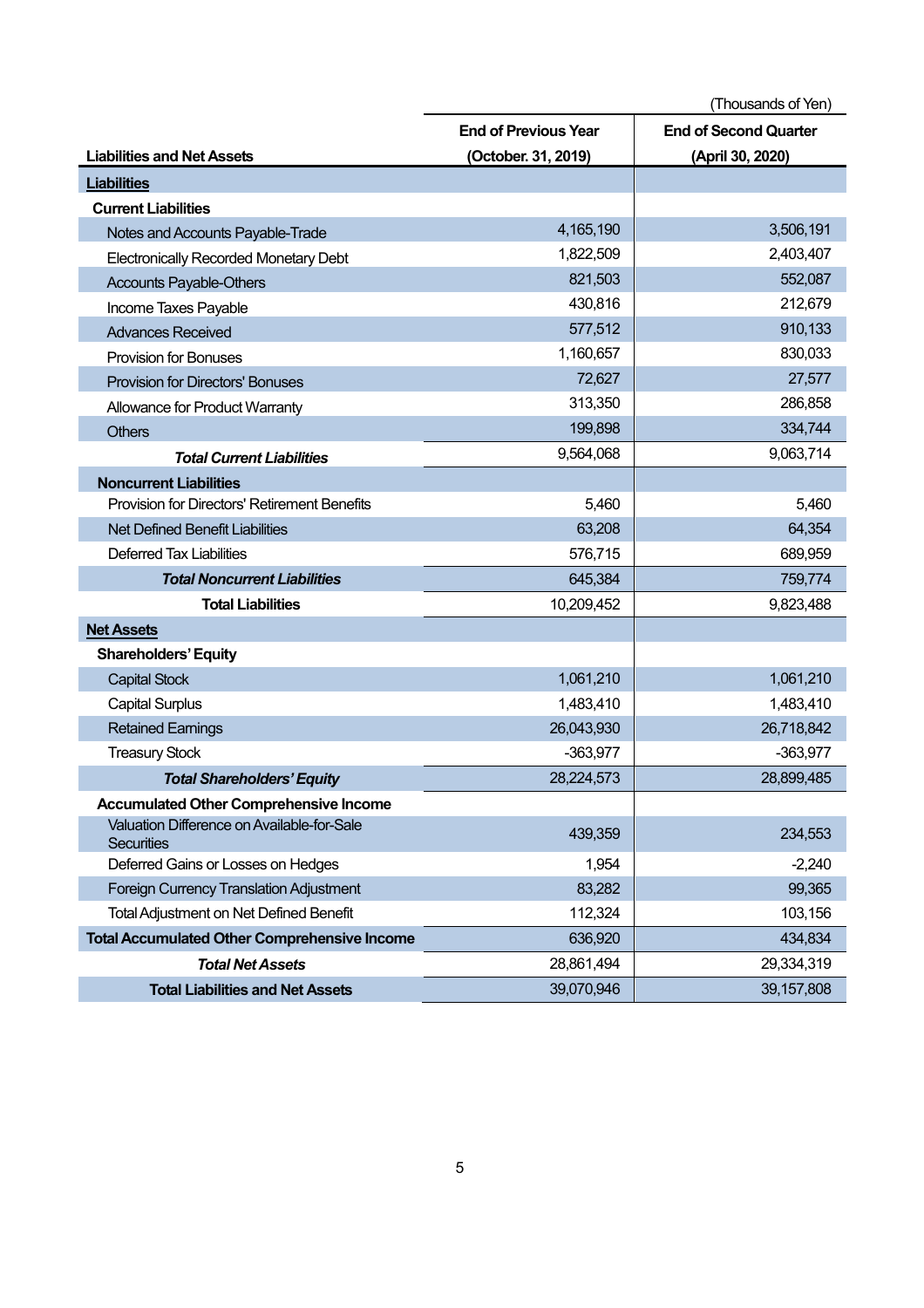**(2) Quarterly Consolidated Statement of Income & Quarterly Consolidated Statement of Comprehensive Income**

**Quarterly Consolidated Statement of Income (Second Quarter)**

|                                                     | (Thousands of Yen)                                         |                |  |
|-----------------------------------------------------|------------------------------------------------------------|----------------|--|
|                                                     | <b>Second Quarter Ended</b><br><b>Second Quarter Ended</b> |                |  |
|                                                     | April 30, 2019                                             | April 30, 2020 |  |
| <b>Net Sales</b>                                    | 22,136,224                                                 | 19,933,464     |  |
| <b>Cost of Sales</b>                                | 16,928,304                                                 | 15,168,940     |  |
| <b>Gross Profit</b>                                 | 5,207,919                                                  | 4,764,524      |  |
| <b>Selling, General and Administrative Expenses</b> | 3,507,279                                                  | 3,368,708      |  |
| <b>Operating Income</b>                             | 1,700,640                                                  | 1,395,816      |  |
| <b>Non-Operating Income</b>                         |                                                            |                |  |
| Interest Income                                     | 786                                                        | 1,200          |  |
| Dividends Income                                    | 13,297                                                     | 14,522         |  |
| <b>Rent Income</b>                                  | 3,585                                                      | 3,585          |  |
| Foreign Exchange Gain                               | 12,183                                                     |                |  |
| <b>Others</b>                                       | 16,445                                                     | 10,896         |  |
| <b>Total Non-Operating Income</b>                   | 46,297                                                     | 30,204         |  |
| <b>Non-Operating Expenses</b>                       |                                                            |                |  |
| <b>Interest Expenses</b>                            | 20,908                                                     | 5,066          |  |
| <b>Commission Paid</b>                              | 7,487                                                      | 7,495          |  |
| <b>Sales Discount</b>                               | 3,591                                                      | 3,219          |  |
| Foreign Exchange Loss                               |                                                            | 15,848         |  |
| <b>Others</b>                                       | 1,768                                                      | 3,873          |  |
| <b>Total Non-Operating Expenses</b>                 | 33,756                                                     | 35,503         |  |
| <b>Ordinary Income</b>                              | 1,713,181                                                  | 1,390,517      |  |
| <b>Extraordinary Losses</b>                         |                                                            |                |  |
| Loss on Evaluation of Investment Securities         | 5,550                                                      | 1,921          |  |
| <b>Total Extraordinary Losses</b>                   | 5,550                                                      | 1,921          |  |
| Income before Income Taxes and Minority Interests   | 1,707,631                                                  | 1,388,596      |  |
| <b>Income Taxes-Current</b>                         | 542,534                                                    | 270,313        |  |
| Income Taxes-Deferred                               | 13,535                                                     | 208,880        |  |
| <b>Total Income Taxes</b>                           | 556,069                                                    | 479,193        |  |
| Net Income or Net Loss (-)                          | 1,151,561                                                  | 909,402        |  |
| <b>Net Income or Net Loss (-)</b>                   |                                                            | 909,402        |  |
| <b>Attributable to Owners of the Parent</b>         | 1,151,561                                                  |                |  |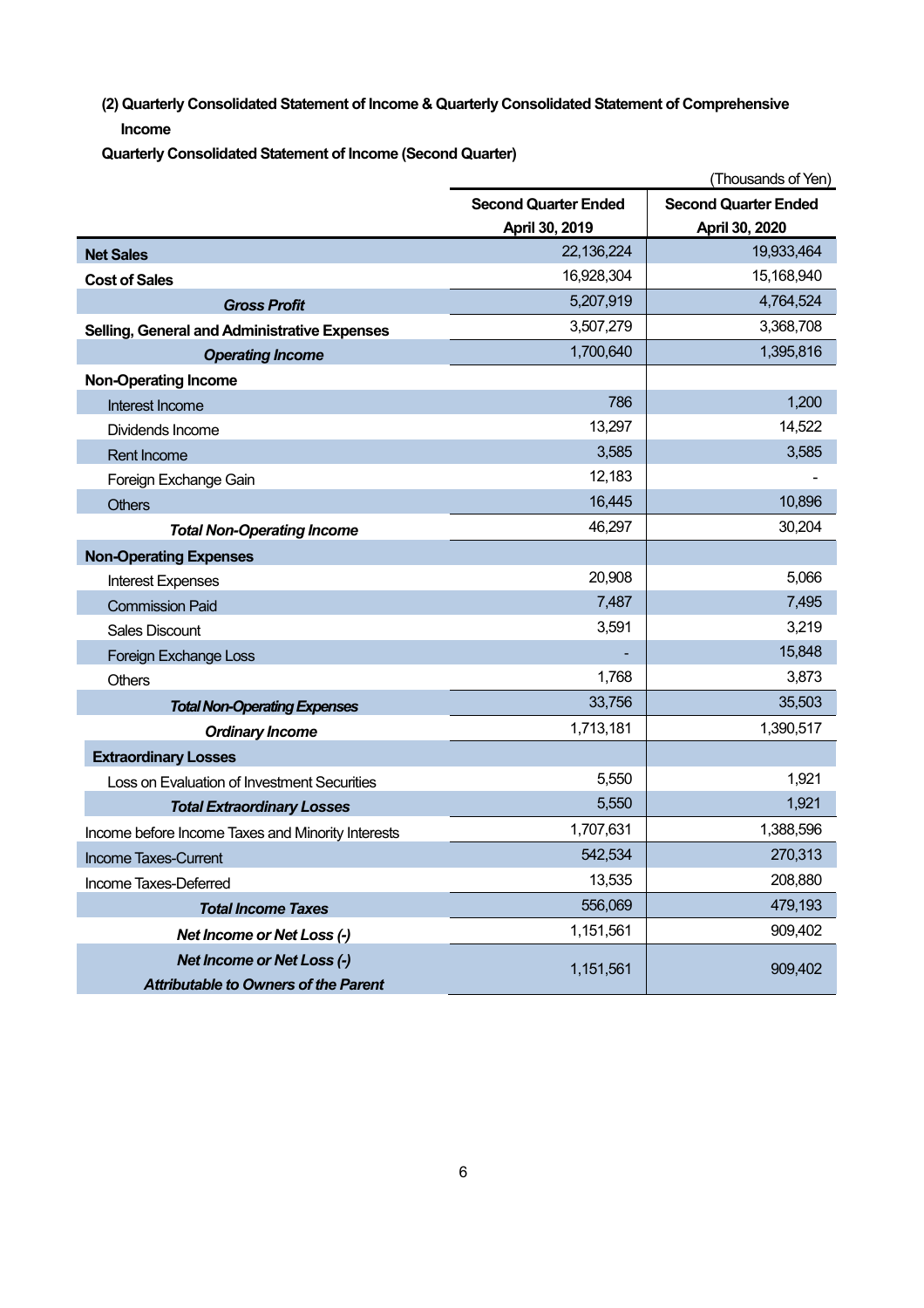## **Quarterly Consolidated Statement of Comprehensive Income (Second Quarter)**

|                                                              |                                               | (Thousands of Yen)                            |
|--------------------------------------------------------------|-----------------------------------------------|-----------------------------------------------|
|                                                              | <b>Second Quarter Ended</b><br>April 30, 2019 | <b>Second Quarter Ended</b><br>April 30, 2020 |
| <b>Net Income</b>                                            | 1,151,561                                     | 909,402                                       |
| Other Comprehensive Income                                   |                                               |                                               |
| Valuation Difference on Available-for-sale Securities        | $-24.480$                                     | $-204,806$                                    |
| Deferred Gains or Losses (-) on Hedges                       | 822                                           | $-4,195$                                      |
| <b>Foreign Currency Translation Adjustment</b>               | $-5,785$                                      | 16,083                                        |
| Net Defined Benefit                                          | $-10,503$                                     | $-9,168$                                      |
| <b>Total Other Comprehensive Income</b>                      | $-39,945$                                     | $-202,086$                                    |
| <b>Comprehensive Income</b>                                  | 1,111,615                                     | 707,316                                       |
| (Breakdown)                                                  |                                               |                                               |
| Comprehensive Income Attributable to Owners of the<br>Parent | 1,111,615                                     | 707.316                                       |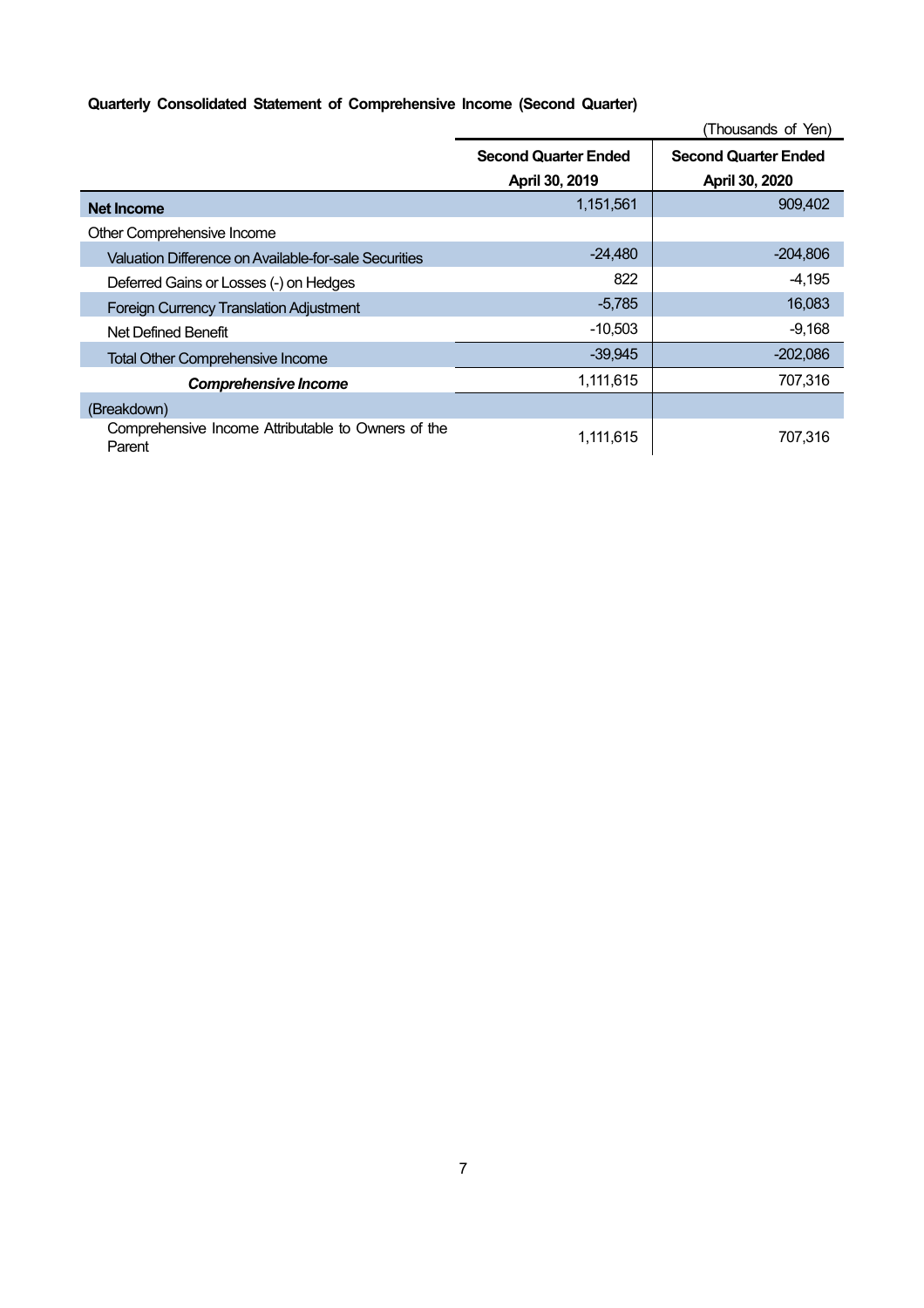## (3) **Quarterly** Co**nsolidated Statement of Cash Flows**

|                                                         |                             | (Thousands of Yen)          |
|---------------------------------------------------------|-----------------------------|-----------------------------|
|                                                         | <b>Second Quarter Ended</b> | <b>Second Quarter Ended</b> |
|                                                         | April 30, 2019              | April 30, 2020              |
| Net Cash Provided by (Used in) Operating Activities     |                             |                             |
| Income before Income Taxes                              | 1,707,631                   | 1,388,596                   |
| Depreciation and Amortization                           | 177,632                     | 169,817                     |
| Increase (Decrease) in Provision for Bonuses            | (255,091)                   | (330, 778)                  |
| Increase (Decrease) in Provision for Directors' Bonuses | (35,986)                    | (45,049)                    |
| Increase (Decrease) in Allowance for Product Warranty   | 172,303                     | (26, 492)                   |
| Increase (Decrease) in Net Defined Benefit Liability    | 2,388                       | 1,146                       |
| Decrease (Increase) in Net Defined Benefit Asset        | (14, 159)                   | (22, 525)                   |
| Increase (Decrease) in Allowance for Doubtful Accounts  | 57                          | (1, 334)                    |
| Interests and Dividends Income                          | (14,083)                    | (15, 723)                   |
| <b>Interest Expenses</b>                                | 20,908                      | 5,066                       |
| Foreign Exchange Losses (Gains)                         | 19,716                      | 13,649                      |
| Decrease (Increase) in Notes and Accounts               | (107, 744)                  | (73,958)                    |
| Receivable-Trade                                        |                             |                             |
| Decrease (Increase) in Inventories                      | 511,229                     | (737, 074)                  |
| Increase (Decrease) in Notes and Accounts Payable-Trade | (13, 773)                   | (74,006)                    |
| Valuation Difference in Investment Securities (Gains)   | 5,550                       | 1,921                       |
| Increase (Decrease) in Accounts Payable-Others          | 57,030                      | (135, 213)                  |
| Increase (Decrease) in Advances Received                | 196,088                     | 332,283                     |
| Others, Net                                             | 44,646                      | 182,064                     |
| Sub Total                                               | 2,474,344                   | 632,387                     |
| Interests and Dividends Income Received                 | 14,030                      | 15,806                      |
| Interest Expenses Paid                                  | (20, 915)                   | (5,073)                     |
| Income Taxes Returned (Paid)                            | (502, 397)                  | (486,088)                   |
| Net Cash Provided by (Used in) Operating Activities     | 1,965,061                   | 157,031                     |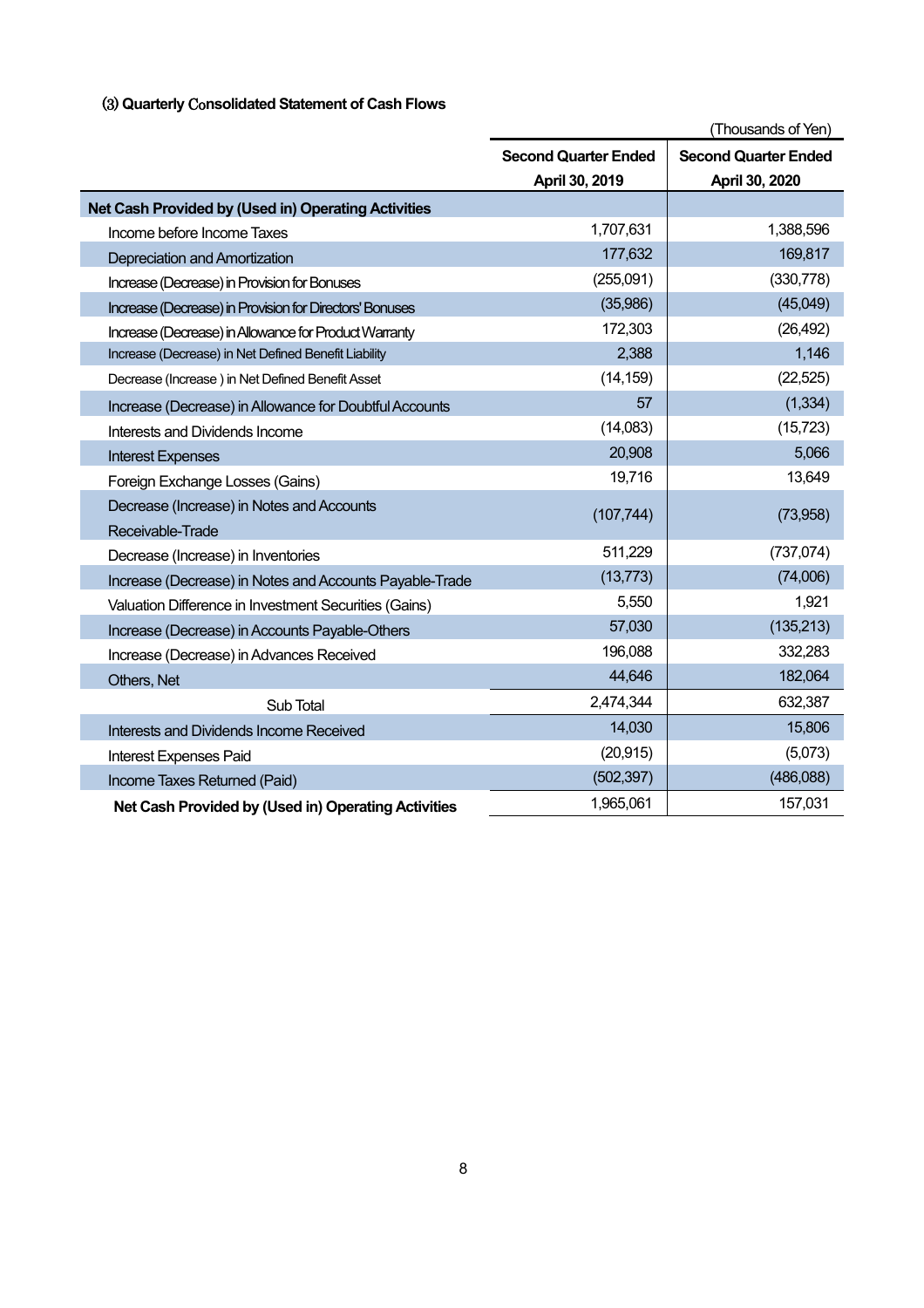|                                                                | (Thousands of Yen)          |                             |  |
|----------------------------------------------------------------|-----------------------------|-----------------------------|--|
|                                                                | <b>Second Quarter Ended</b> | <b>Second Quarter Ended</b> |  |
|                                                                | April 30, 2019              | April 30, 2020              |  |
| Net Cash Provided by (Used in) Investment Activities           |                             |                             |  |
| <b>Disbursement to Time Deposits</b>                           | (6,000,000)                 | (8,000,000)                 |  |
| <b>Withdrawal from Time Deposits</b>                           | 3,000,000                   | 4,000,000                   |  |
| Purchase of Property, Plant and Equipment                      | (199, 281)                  | (237, 462)                  |  |
| Proceeds from Sales of Property, Plant and Equipment           | 935                         |                             |  |
| Purchase of Intangible Fixed Assets                            | (20, 953)                   | (23, 436)                   |  |
| <b>Purchase of Investment Securities</b>                       | (10, 546)                   | (10, 786)                   |  |
| Payments of Loans Receivable                                   | (2,040)                     | (920)                       |  |
| <b>Collection of Loans Receivable</b>                          | 1,895                       | 2,015                       |  |
| Guarantee Deposits (Increase)                                  | (5,622)                     | (48, 554)                   |  |
| Others, Net                                                    | (1,757)                     | (1,692)                     |  |
| Net Cash Provided by (Used in) Investment Activities           | (3,237,370)                 | (4,320,837)                 |  |
| Net Cash Provided by (Used in) Financing Activities            |                             |                             |  |
| <b>Cash Dividends Paid</b>                                     | (244, 469)                  | (234, 490)                  |  |
| Net Cash Provided by (Used in) Financing Activities            | (244, 469)                  | (234, 490)                  |  |
| <b>Cash and Cash Equivalents</b>                               |                             |                             |  |
| Effect of Exchange Rate Change on Cash and Cash<br>Equivalents | (11,699)                    | 3,124                       |  |
| Net Increase (Decrease) in Cash and Cash Equivalents           | (1,528,476)                 | (4,395,172)                 |  |
| Cash and Cash Equivalents at Beginning of Period               | 9,354,256                   | 12,147,981                  |  |
| Cash and Cash Equivalents at End of This Quarter               | 7,825,779                   | 7,752,808                   |  |